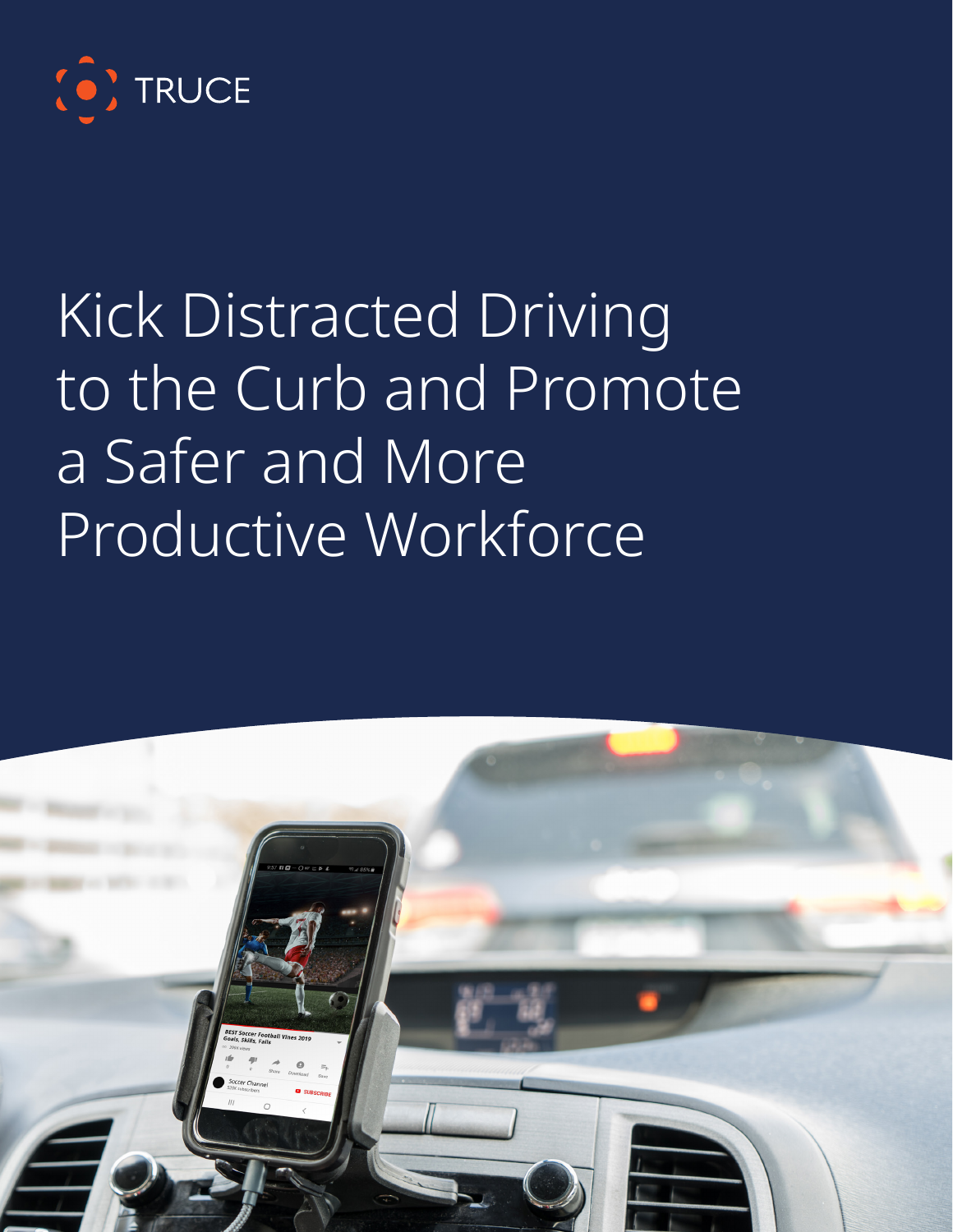## Introduction The Costs of Mobile Device-Related Accidents

The problem of distracted driving continues to worsen, fueling a growing global crisis and a public outcry for better solutions to prevent mobile device use behind the wheel. And it's particularly risky for employers whose workers drive company-owned or leased vehicles. The National Safety Council (NSC) claims that distracted driving is the leading cause of fatal crashes, and 40 percent of all workplace fatalities involved transportation incidents (U.S. Bureau of Labor Statistics).<sup>1</sup>

In addition to the safety risks, distracted driving also poses significant financial liability for a company. For accidents that occur at the workplace, an organization may face legal action that could result in sizable monetary losses. Beyond that, distracted driving can cause a company to fail to reach its full potential. For instance, it's been shown that even a 15 percent reduction in accidents leads to productivity gains, as well as significant overall cost reductions.



Distracted driving is commonly referred to as the "new DUI." But unlike impaired driving due to alcohol use, it's harder to predict and catch as officials often must rely on self-reported mobile phone use at the time of an incident. More than ever, highway regulatory authorities are aggressively trying to prevent distracted driving through increased legislation. 48 states now have laws that prohibit texting while driving, and 16 states have banned handheld cell phone use on the road. However, the NSC asserts that even talking on a hands-free device is still considered dangerous because the driver's mind is distracted.

As distracted driving-related accidents continue to climb, so, too, does an employer's duty of care on many fronts. The idea that an employer may share responsibility for serious or fatal motor vehicle accidents caused by a distracted driver is not new. In certain states such as Indiana and Illinois, there are laws under which employers can be held liable after such accidents involving an employee who is on the job at the time of the crash. Whether an employee is using a companyprovided phone or personal phone and driving a company-owned vehicle or personal vehicle, an employer could be held responsible. Mobile phone records can be subpoenaed to show who the driver was talking to or texting at the time of the accident.

Employees who bring mobile phones and other devices into your company vehicle create liability exposure, putting your organization at serious risk financially and legally. Distracted driving lawsuits resulting from negligence or misconduct can result in millions of dollars in fines but, aside from these stiff penalties, these incidents can cost a business its reputation. Brand damage can take months or even years to repair. Even worse, if lives are lost from distraction-related crashes, nothing can ever recover such catastrophic losses.

It's increasingly clear that today's business leaders must step up their corporate social responsibility and do more to proactively prevent distractions caused by employees using mobile technology while driving. But how can a company solve this problem? Let's explore some common options.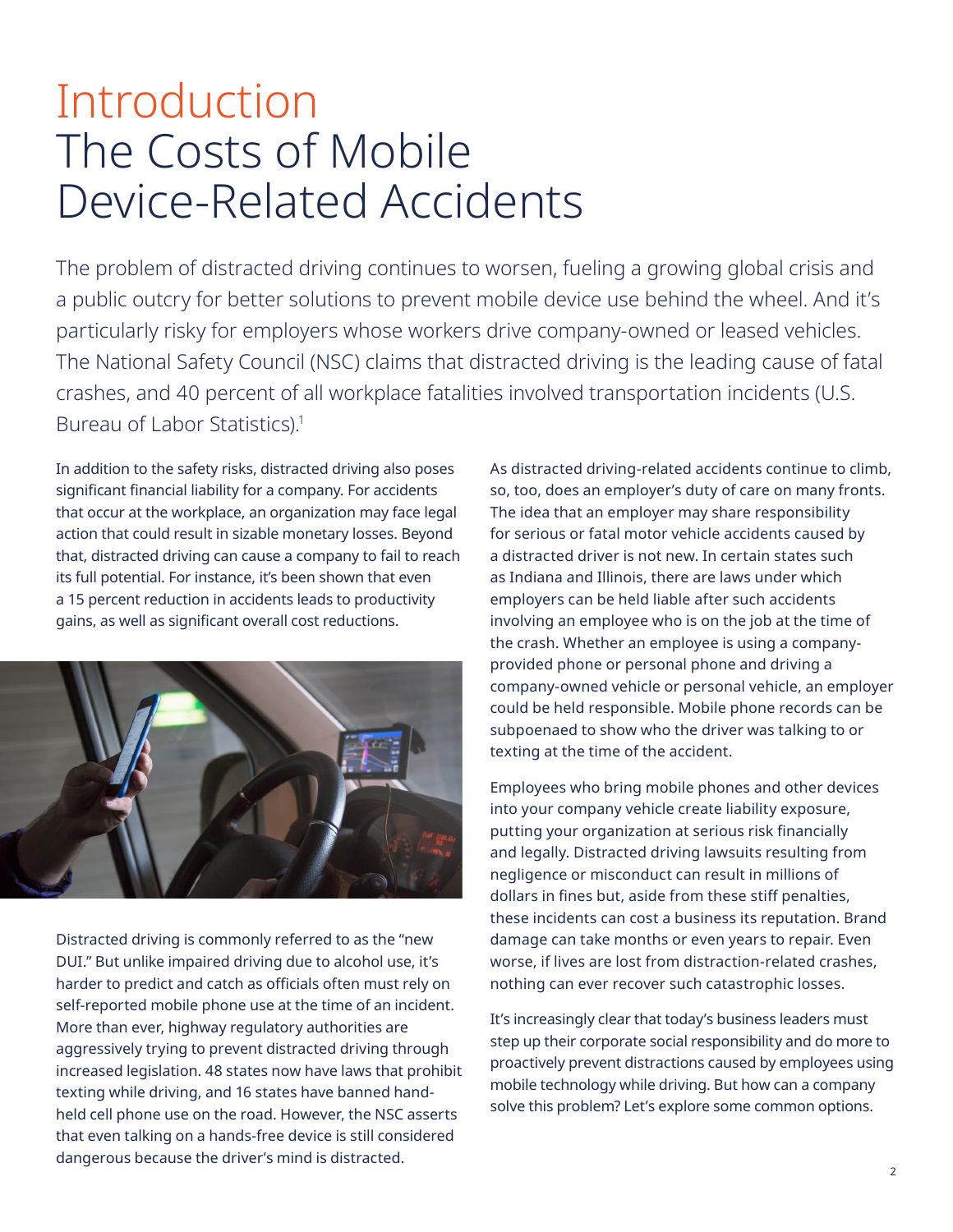## The Benefits and Limitations of Popular Approaches



## **Benefits**

Many employers practice due diligence when it comes to protecting the safety of their workers, and they have created and adopted a written policy requiring employees to use only hands-free devices for phone calls while operating a vehicle or not to engage in texting or emailing behind the wheel. Such policies provide a document that's visible to all employees, but they need to be communicated consistently and frequently, both in person and in writing. They should also be reinforced through reminders or refresher training. Finally, employers must follow through by warning and issuing consequences to employees who repeatedly violate these rules, including job termination if necessary.

Many employees are willing to adopt a policy – that's the easy part. But ongoing training and enforcement take time and energy and some won't invest…you can buy sheet music but if you don't practice, you'll never be able to play the piano.<sup>2</sup>

## **Limitations**

While having a safe driving policy is the first thing a company can and should do, it's naive to expect that a paper contract, reminders and even disciplinary action will keep drivers from accessing their mobile devices on the road. The reality is that even if a business drafts a written document designed to prohibit workers from using their devices while driving, that policy alone may not be enough protection to shield an employer's responsibility in a fatal crash. Rarely does this "carrot and stick" approach work by itself, because it is so difficult to uphold and to prove employee adoption. Written policies often require reinforcement from other tools, including technology.



## **Benefits**

Telematics is a method of monitoring an asset (car, truck, heavy equipment or even ship) by using GPS and onboard diagnostics to record movements on a computerized map.<sup>3</sup> Information from the vehicle is recorded via a small telematics device also called a "black box" and other connected hardware or sensors. The upside is that such technology can monitor location, trip distance, time, idling, fuel consumption, engine performance, seat belt usage, and even speeding, hard cornering or harsh braking to give employers a snapshot into an employee's risky driving behaviors. Companies can view and export reports to gain insight into the highest number of speeding incidents or vehicles due for maintenance, for example.

## **Limitations**

While telematics solutions offer a glimpse into an employee's unsafe driving practices and flag concerns, it can be challenging to discern if erratic or impulsive maneuvers were due to mobile device distractions or other unrelated on-the-road incidents (such as a car in front braking suddenly to avoid hitting an animal on the road). Telematics provides important in-vehicle feedback, but only after the fact, so employee coaching is reactive versus proactive. It does nothing to prevent mobile device usage behind the wheel. Again, these data points provide only pieces of the puzzle, not the complete picture.

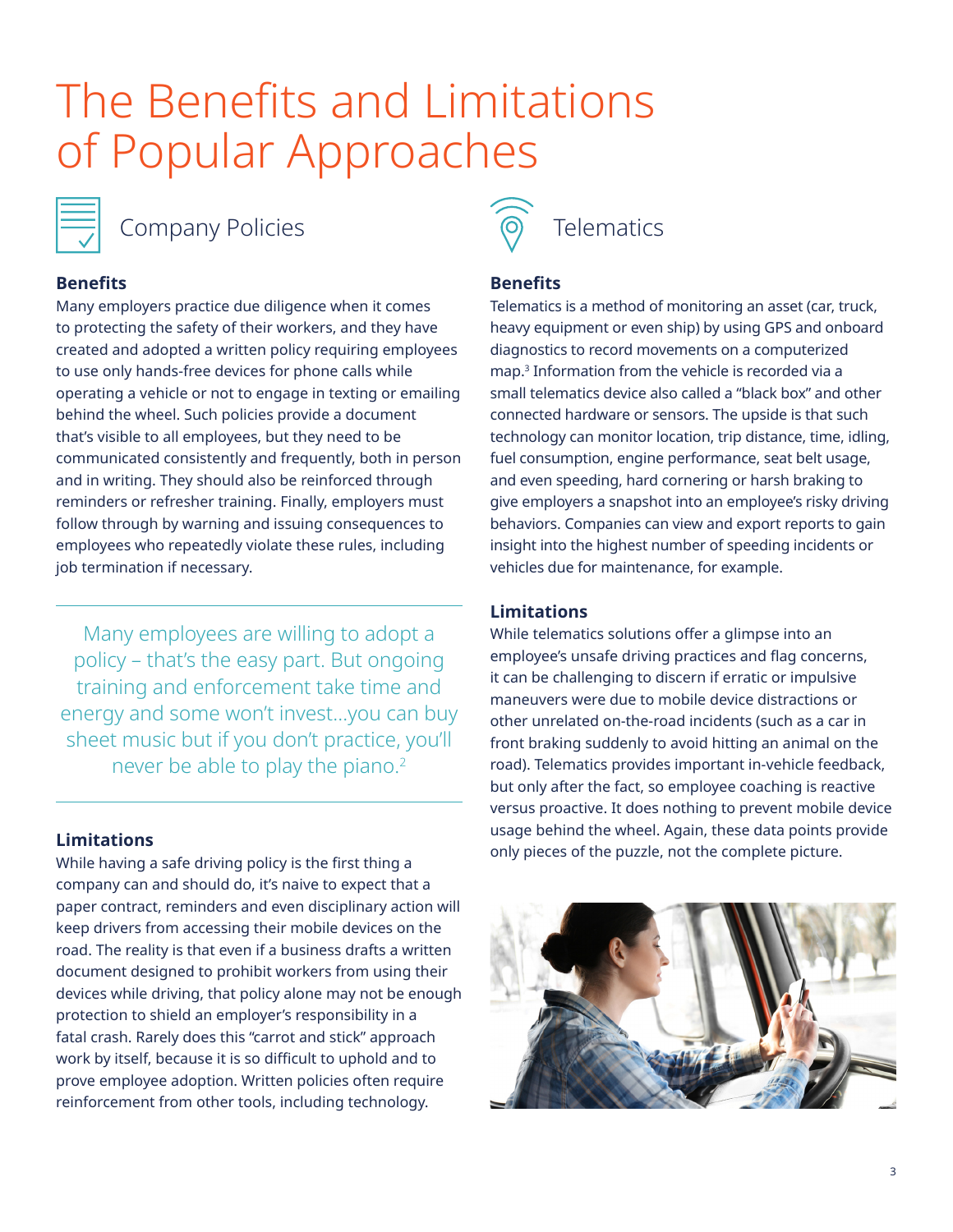

## **Benefits**

Mounting a camera inside a vehicle is relatively easy and widespread, and there are many available models on the market. The advantage is that it captures a visual record of whether a driver is using a mobile device while operating the vehicle. In some states, even texting while stopped at a red light is illegal. Because cameras digitally document driving behavior, an employer can view this footage, detect device-related distractions and coach workers against it. Employees who know they are being "watched" on camera may in turn change their driving behaviors and be more diligent about device use. Invehicle cameras also record positive driving behaviors, which benefits employees who are following company policies and practicing safe driving.

### **Limitations**

It's not unrealistic to expect that some drivers will find workarounds such as masking or unplugging a camera to avoid being recorded. Some even view it as an invasion of their privacy. As much as visual recordings can be useful records to companies looking for obvious signs of unwanted driving behaviors, they also create an audit trail should there be an accident. High volume of reporting and raw data can often render the data unmanageable and nearly impossible to act upon. But even more so is that cameras only document; they don't solve or prevent mobile device use on the road. It's like letting a friend who has been drinking drive. Is it better to let him get behind the wheel with a camera in his car or to not let him drive under the influence in the first place? The wiser choice would be to supplement camera use with a more preventative solution.



## **Benefits**

Dozens of software apps designed to help prevent distracted driving are available on the consumer market and can be easily downloaded by employees onto their mobile iOS and Android devices from local retailers, amazon.com or app stores. Relatively low cost and even free, most apps are easy to use and work in a variety of ways. Some apps block or silence incoming calls and texts when the car is running or has reached a certain speed, others disable a phone completely and still others provide a rating system to score a driver's trip and pinpoint moments of distracted driving.

### **Limitations**

As plentiful as they are, many of these apps are consumerfocused and contingent on the individual worker to enable them. Employees can therefore elect to opt out or remove them from their devices at will, leaving the company with zero ability to manage such apps at an enterprise level and ensure compliance overall. Many of these apps also tend to be geared more to teenage drivers and offer less sophisticated features than a solution that is specifically designed for business or corporate use.

## Bottom Line

While there are many reasonable options available to detect and reduce potential for device-related distracted driving accidents, none go far enough to address the total problem. These solutions may be able to tackle specific aspects of the issue, but the real focus needs to be on prevention.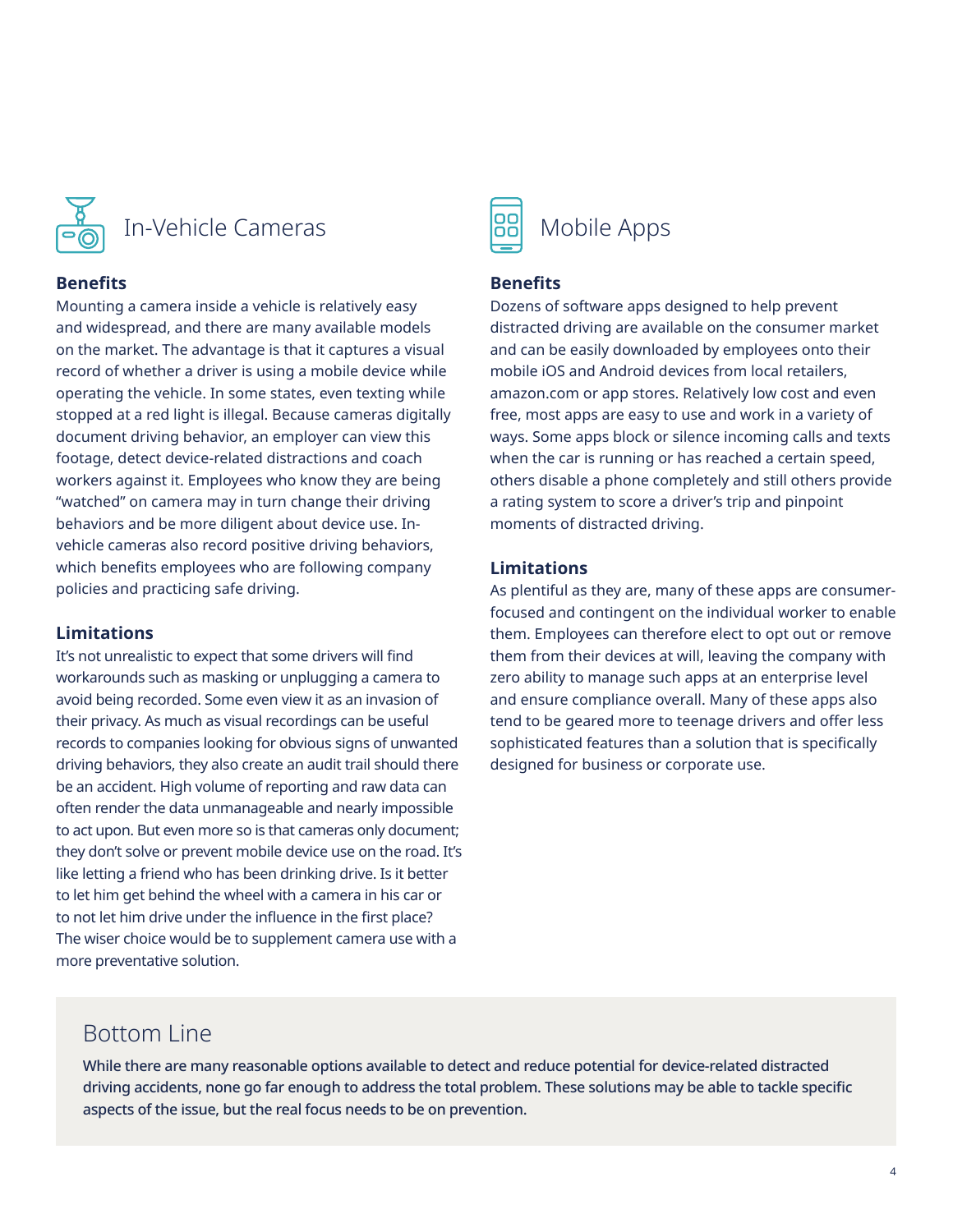## A Smarter Solution Contextual Mobility Management

Business leaders are proactively eliminating distracted driving risks by applying a new approach to ensure drivers aren't using mobile devices while on the road. There needs to be a more effective, intuitive, and productive way of managing mobility in the workplace. Now, back to the drunk driving analogy. Driving distracted follows the same psychological pattern: when drivers get away with driving distracted, they often continue to practice this bad habit until a crash occurs or they are caught and suffer consequences.

Yet ultimately, it would be better to prevent these incidents from occurring in the first place. And there is a solution for that.



Based on a concept called "Contextual Mobility Management (CMM)," employers can define acceptable mobile device usage policies and ensure they are fully enforced. With CMM, certain apps on an employee's personal or company-owned cell phone, tablet, or other device are served up and made available depending on his or her unique context – or situation, location and time. CMM software automatically detects whether a worker is behind the wheel of a moving vehicle and suppresses unwanted or unsafe distractions including incoming calls, texts or emails and even access to social media channels and gaming apps, allowing the driver to drive.

CMM is different from traditional mobile device management (MDM), which is primarily used to remotely configure, update, support and track multiple devices on a network. MDM is not designed to monitor or change employee behavior such as distracted driving. Overall, CMM enhances the capabilities of an MDM, providing important capabilities that MDM simply can't do alone. There have been many approaches to addressing this problem, though most have not been effective. Yet context-based functionality is remarkably impactful when it comes to solving a number of these limitations and in fact, CMM could very well turn out to be the missing component.

CMM is not about controlling end user devices, but rather enabling employees to access particular apps at the right time in the right place.

This takes the guesswork out of mobile device policy compliance. At its core, CMM is an integral way of how businesses today should be managing mobility. The software can be configured to fit the requirements of a specific workforce and company policy.

CMM complements the other popular device distraction solutions and helps companies to reinforce their written safe driving policies by:

- Using a proactive vs. reactive approach Once the worker's environment (such as in a car) is identified, apps and functionality on that individual's device are temporarily enabled or disabled in real-time, not after the fact.
- Preventing opt outs and workarounds CMM is tamperproof so individuals are unable to disable it without IT professional support.
- Providing manageability at an enterprise level Business leaders and authorized personnel can monitor and manage mobile device policies centrally with one uniform and consistent approach, which helps to enforce compliance across the workforce.